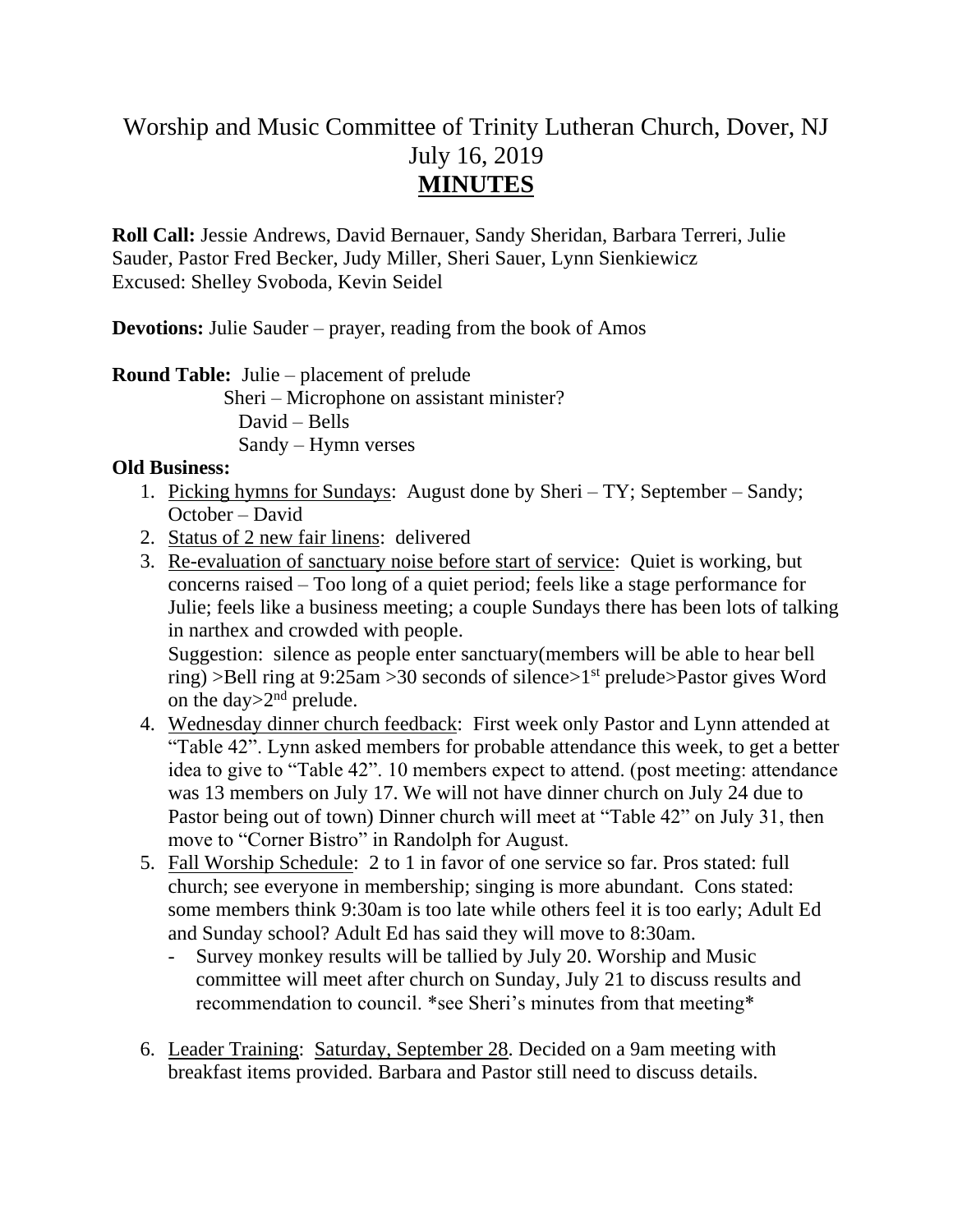- 7. Worship Leader Assignments: Poster board sign up is working well, maybe too well? Members are over signing up and other members are not getting the opportunity to lead. We will go forward with a 3-month sign-up poster and ask people to sign up only once in the month to start. The sign-up will go to council first, then Pastor for approval of assisting ministers and then the general congregation.
	- Concerns regarding locking front door during service and people can't get in. Solution: a lock will be installed upstairs to doors in Faith Kitchen and door to hallway will continue to be locked therefore preventing anyone from roaming the church who should not be. The ushers will hopefully see and greet anyone coming into the narthex and direct them into church or another appropriate area.
	- Microphone for assisting ministers at altar too costly at this time and they will be instructed to speak in a louder voice when at the altar. The church will need to change our sound system to a new radiofrequency in the next 3 years so changes may be made then.
- 8. Annual Planning Guide:
- Idea for Energizer Sunday, September 8.
	- "Revival/Camp Meeting Theme" suggested by Sheri and Pastor Fred. W&M Team on board with theme. Discussed how to bring "Camp/Revival songs into service.
	- Brainstormed songs and the following were suggested: Lord of the Dance; Pass It On; We Are One in the Spirit; Leaning on the Everlasting Arms (What a Fellowship); Praise Ye the Lord, Alleluia; Joy, Joy, Joy, Joy, Down in My Heart; Peace Like a River; This Little Light of Mine; Banner Over Me is Love; Amen.
	- Fellowship Team will organize Picnic at Hedden Park (Cliff and Dawn aware)
	- Living for Giving Team will organize God's Work, Our Hands projects.
	- Worship and Music Team will organize service and music.
- Reformation Sunday October  $27$  discuss next meeting
- Future Planning: Thursday Advent suppers before worship? Discussed we would like to have but should keep it simple and not provide soup. Suggested to bring your own sandwich/salad/dish and drinks, chips and dessert will be provided. Discussed that this is really something for Fellowship Team to organize and Lynn will contact Cliff and Dawn to discuss.
	- Discussed that it would be nice to invite St John's Episcopal and First Presbyterian to join us.
	- Recommended that we use Holden Prayer service Format.